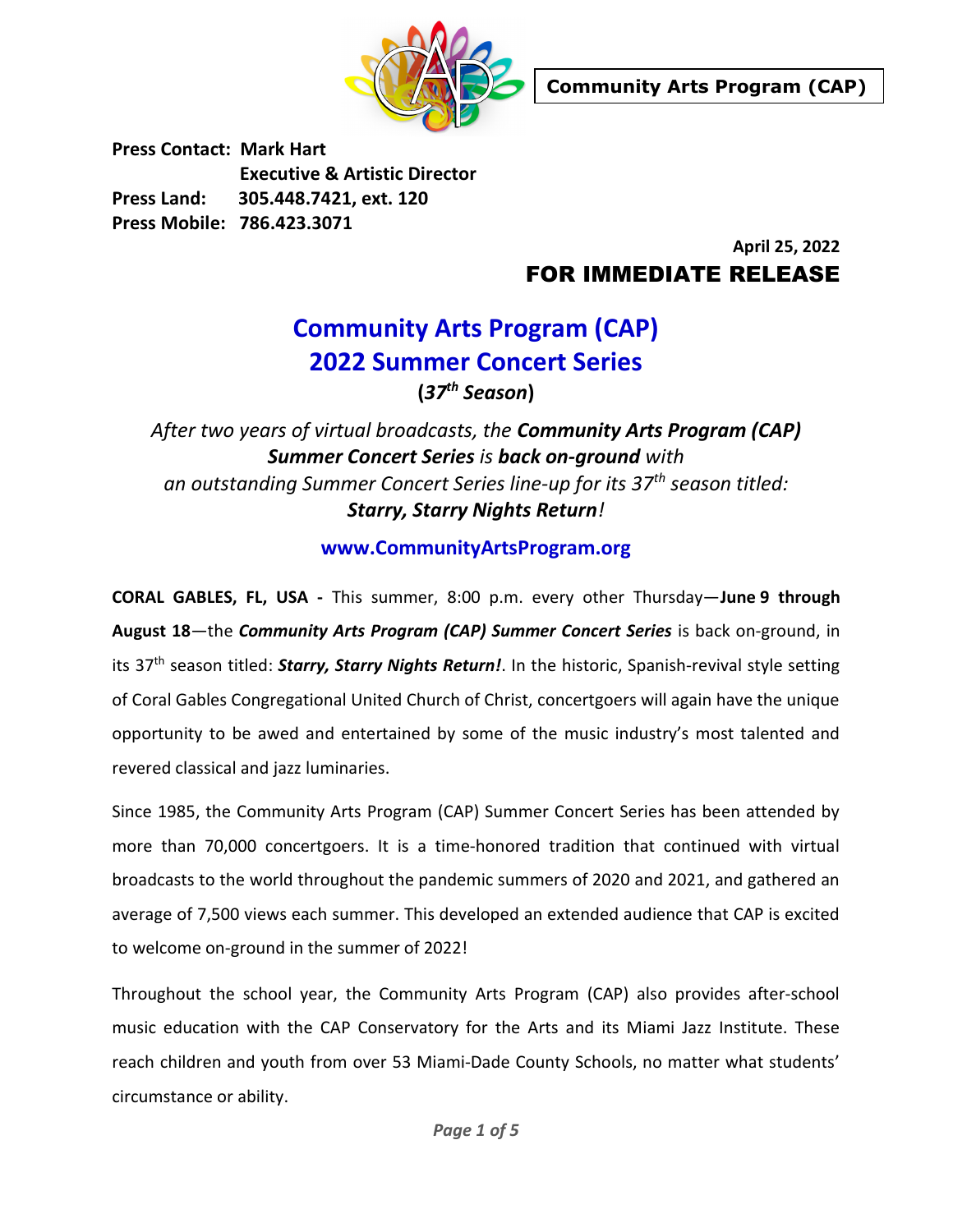Press Release / Community Arts Program (CAP) 2022 Summer Concert Series - 37<sup>th</sup> Season Page 2 of 5

"The Community Arts Program (CAP) Summer Concert Series is a rare opportunity to hear worldrenowned artists in the intimate and beautiful Coral Gables Congregational United Church of Christ," says Shelly Berg, Dean of the Phillip and Patricia Frost School of Music at the University of Miami. "The CAP Conservatory for the Arts provides high-quality music education to children, many of whom would otherwise be denied access to the wonder of music and the beauty of the artistic spirit."

"We are very excited to welcome concertgoers on-ground again, and with the usual line-up of incredible artists this summer," says Mark Hart, Executive and Artistic Director of the Community Arts Program. "It's an honor also to welcome concertgoers locally, from across the States, and the globe; and a reward as well to see the growth of our after-school music education program for all children and youth.

### ARTIST ROSTER – CAP 2022 SUMMER CONCERT SERIES

#### JUNE 9 – KEN PEPLOWSKI

The Community Arts Program (CAP) 2022 Summer Concert Series opens with clarinetist extraordinaire Ken Peplowski - in a tribute to jazz legend Benny Goodman! Ken Peplowski (clarinet) is joined with John C. O'Leary (piano), Alejandro Arenas (bass), and Mark Feinman (drums). The CAP Miami Jazz Institute ALL-STAR Jazz Ensemble of Miami-Dade County youth will open for what promises to be a toe-tapping, brilliant evening!

"Brilliantly entertaining" - DownBeat "Arguably the greatest living jazz clarinetist" - Russell Davies, BBC2

#### JUNE 23 – TIMOTHY CHOOI

Powerful and finely nuanced interpretations, sumptuous sonorities, and a compelling stage presence are just a few of the hallmarks of internationally acclaimed violinist Timothy Chooi. Recent honors include First Prize in the Joseph Joachim International Violin Competition. Timothy Chooi's Community Arts Program (CAP) Summer Concert Series debut promises a mesmerizing evening with pianist Jinhee Park and music of Mozart, Szymanowski, Prokofiev, and Ravel!

 "Timothy Chooi takes us immediately to another world… the standing ovation he received was predicted from the very first note he played." - La Libre Belgique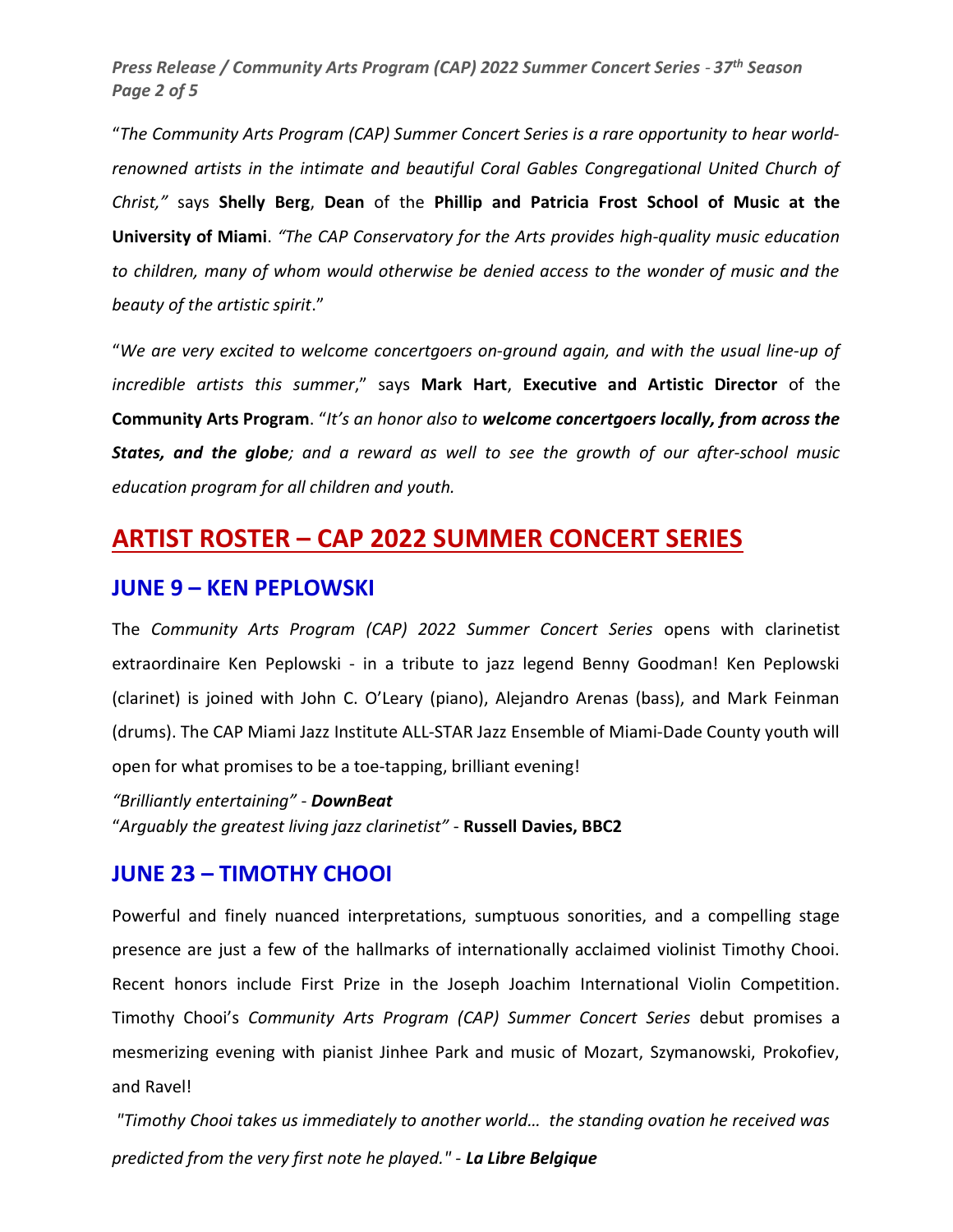Press Release / Community Arts Program (CAP) 2022 Summer Concert Series - 37<sup>th</sup> Season Page 3 of 5

#### JULY 7 – CHICO PINHEIRO

Chico Pinheiro is considered a leading figure—in and outside the Brazilian music scene—who has distinguished himself as a guitarist, composer, and arranger. In his *Community Arts Program* (CAP) Summer Concert Series debut, concertgoers will hear in Chico Pinheiro a Brazilian jazz guitar master at work, with also Pinheiro's exceptional pairing of Helio Alves (piano), Sam Minaie (bass), and Alex Kautz (drums).

"One of the brightest lights on today's Brazilian jazz scene" - The Boston Globe "Chico Pinheiro is a prodigy of guitar." - Downbeat

#### JULY 21 – BRASS INSTITUTES OF AMERICA QUINTET

Full of energy, astonishing musicianship, compelling music, and absolute fun! These are just a few ways to describe the Brass Institutes of America Quintet – and the experience when hearing this group perform: Dakota Corbliss (French horn), Kenneth Johnson (trombone), Derek Ganong (trumpet), Buddy Deshler (trumpet), and Sam Ambrose (tuba). Here's to a stunning night - with a journey from classical to Broadway repertoire and beyond!

#### AUGUST 4 – CHRISTIAN SANDS

Five-time GRAMMY® nominee Christian Sands is a jazz force. His abundant piano technique perfectly matches his conception, and accomplishes a much deeper musical goal: a fresh look at the entire language of jazz. The Community Arts Program (CAP) 2022 Summer Concert Series presents Christian Sands in an evening of solo jazz piano - from standards to Christian's incredible originals. It's the perfect backdrop to another memorable summer night!

"Christian Sands plays with a restrained touch and a rolling command across the entire keyboard." - The New York Times

#### AUGUST 18 – QUIANA LYNELL

A feast of soul, gospel, R&B, groove and jazz, Sarah Vaughan International Jazz Vocal Competition winner Quiana Lynell is a truth-seeking storyteller with a spirited resolve. She covers a wide range of songs: from Nina Simone to Chaka Khan, from Duke to the Gershwins, from Donny Hathaway to Irma Thomas, and others. The Community Arts Program 2022 Summer Concert Series of Starry, Starry Nights! concludes when Quiana Lynell's vocal prowess sparkles with a band of incredible instrumentalists!

"An amazing ensemble that achieves the nearly impossible… with real precision." - NPR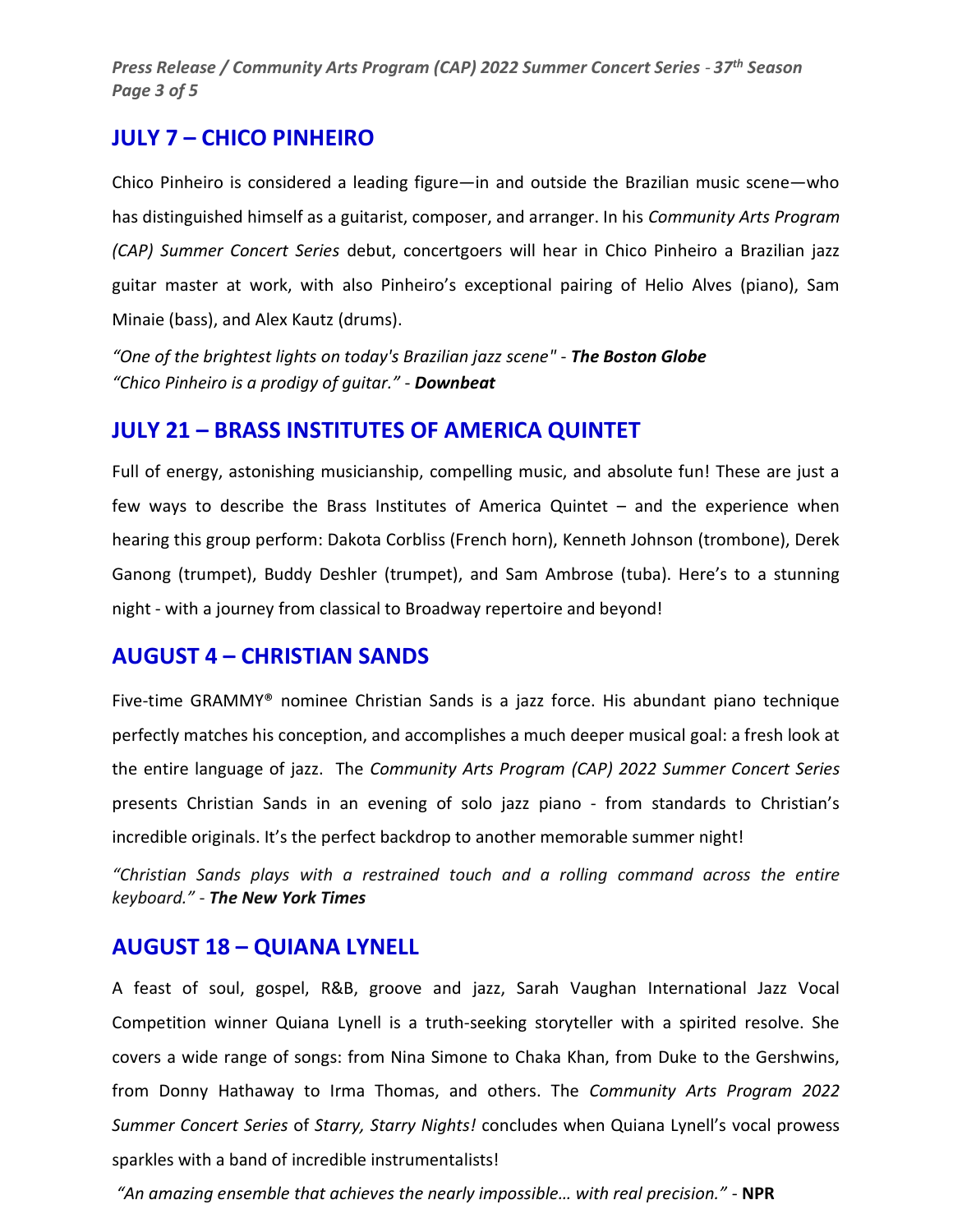Press Release / Community Arts Program (CAP) 2022 Summer Concert Series - 37<sup>th</sup> Season Page 4 of 5

# CONCERT TICKET PRICES

#### Early Ordering Recommended! Concerts Sell Out Quickly!

#### General Admission Ticket: \$35 advance; \$40 at the door

Individual Patron Ticket: \$50 advance; \$55 at the door Includes reserved, general seating within rows 1 through 9

Patron Series: \$270 (\$30 savings!) ALL SIX concerts Includes reserved, general seating within rows 1 through 9

Patron Mini-Series: \$190 (\$10 savings!) FOUR concerts of one's choice Includes reserved, general seating within rows 1 through 9

# ORDER INFORMATION

Order tickets by calling 305.448.7421, ext. 153. VISA and MasterCard are accepted. For instant processing and confirmation anytime: order tickets quickly, safely, and conveniently online at www.CommunityArtsProgram.org. All concerts are Thursdays at 8:00 p.m. Free and convenient parking is available.

#### FREE Community Arts Program (CAP) Summer Master Classes & Jam Sessions

FREE CAP Summer Master Classes & Jam Sessions by the following CAP Summer Concert Series artists are on the Friday morning (10:00 a.m.-12:00 p.m.) following their concert: Timothy Chooi, Chico Pinheiro, Brass Institutes of America Quintet, and Christian Sands. Anyone can attend. CAP Summer Master Classes & Jam Sessions offer fascinating topics and fun discoveries. CAP Summer Master Classes & Jam Sessions are in the historic Coral Gables Congregational United Church of Christ sanctuary (where CAP Summer Concert Series concerts are also held).

### **DIRECTIONS**

Coral Gables Congregational United Church of Christ is located at 3010 De Soto Boulevard (directly across from the Biltmore Hotel and five miles from Miami International Airport) in Coral Gables, FL, USA.